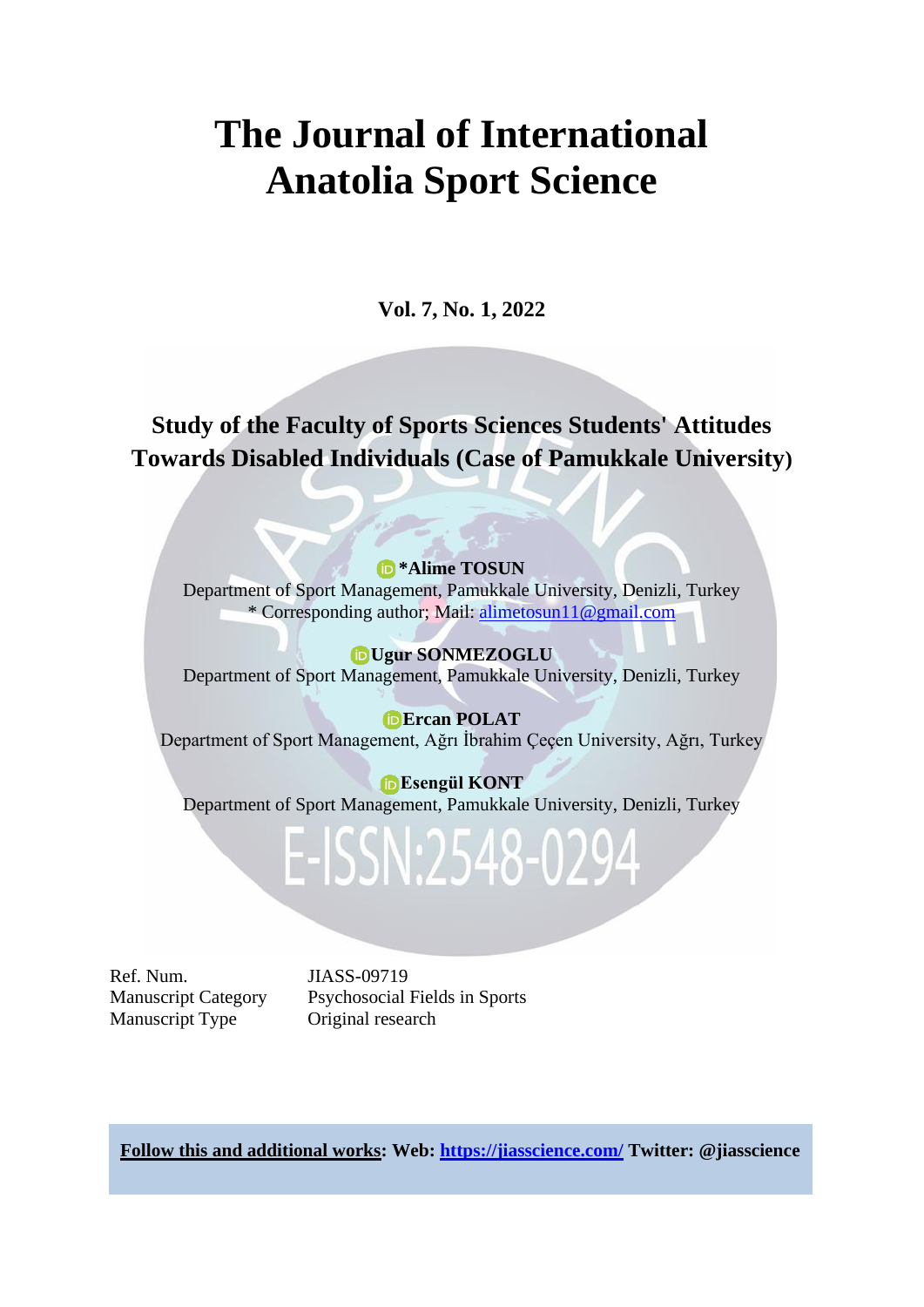

# **STUDY OF THE FACULTY OF SPORTS SCIENCES STUDENTS' ATTITUDES TOWARDS DISABLED INDIVIDUALS (CASE OF PAMUKKALE UNIVERSITY)**

## **\*Alime TOSUN<sup>1</sup> , Ugur SONMEZOGLU<sup>1</sup> , Ercan POLAT<sup>2</sup> , Esengul KONT<sup>1</sup>**

<sup>1</sup>Department of Sport Management, Pamukkale University, Denizli, Turkey

<sup>2</sup>Department of Sport Management, Ağrı İbrahim Çeçen University, Ağrı, Turkey

#### **ABSTRACT**

**Aim:** The aim of the research is to examine the attitudes of Sports Sciences Faculty students studying at Pamukkale University towards disabled individuals. **Method:** The model of the research is general survey model from the descriptive survey model. The sample of the research consists of 255 students studying at Pamukkale University Faculty of Sport Sciences and participated in the research on a voluntary basis. As data collection tool "Multidimensional Attitudes Scale Toward Persons with Disabilities", which is developed by Findler, Vilchinsky and Werner (2007) and adapted to Turkish by Yelpaze and Türküm (2018), is used. The scale is 31 items, 5-point Likert type scale consists of three dimensions (Affect, Cognition, Behaviour). SPSS package program was used in the analysis of the data. The normality structures of the distributions were examined. Based on the normality distribution results, the appropriate ones from the pairwise and multiple comparison tests were selected. **Results:** No significant difference was found between the scores obtained from the scale and the variables of gender, having a disabled person in the family, having a disabled person in the classroom, taking physical education and sports course for the disabled, and the department they were educated in. A significant difference was found in the variable of the academic year at the university, and it was determined that the 2nd grade students showed more positive attitudes towards the disabled in the total score. **Conclusion:** As a result of the research, it has been reached that the attitudes of university students towards the disabled are positive and the fact that the individuals have a disability does not change their attitudes to a large extent.

**Keywords:** Attitude, Disabled, Sport, University Student

**Received:** October 2021 **Accepted:** April 2022 **Published:** April 2022

**\* Corresponding author:** Mail: alimetosun11@gmail.com

#### **Author Contribution Statement**

A. Alime TOSUN, B. Ugur SONMEZOGLU, C. Ercan POLAT, D. Esengul KONT

A. Conceived of the presented idea. B. Developed the theory and performed the computations. C. Verified the analytical methods. D. Performed the measurements. All authors contributed to the final version of the manuscript. A. Supervised the project.

#### **Source of Finance**

During this study, no financial or spiritual support was received from any company that has a direct connection with the research subject, which could negatively affect the evaluation process of the research.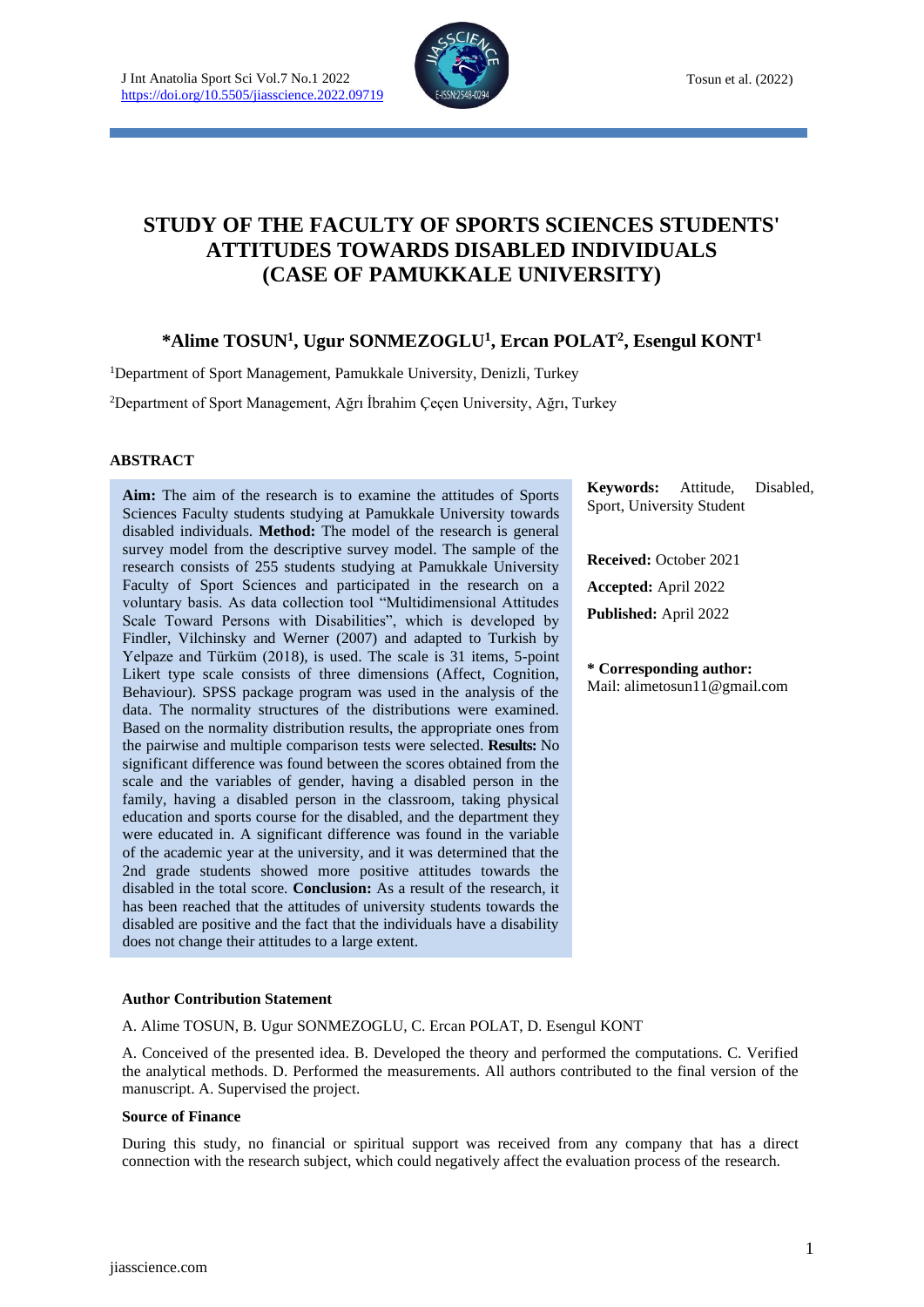

#### **INTRODUCTION**

Disability is a part of all humanity and life, and it can cause individuals to be temporarily or permanently disabled in some periods of their lives and to maintain their lives with increasing difficulties (WHO, 2011). Being disabled is a reflection of the interaction of the person with a physical or mental disability with his social environment (Tüfekçi and Kadiroğlu, 2017); It can lead to the physical, mental and social effects of the individual and their parents and to experience various problems (Girgin-Aykanat and Balcı, 2015). It is the state of being blocked, not the state of being disabled, that causes these problems and a negative picture (Burcu, 2015).

The development, socialization of the disabled individual, the progress of his/her education and his/her interaction with other individuals without disabilities at all stages of the development process are effective in the formation of the emotions, thoughts, expectations, and attitudes of the individuals. Attitudes formed have a direct impact on the personality development, education, self-confidence, social relations, and self-actualization of individuals with disabilities. Attitudes are not innate behaviours but are behaviours that occur as a result of interaction with the immediate environment, family members, social life, etc (Aydın, 1985). Therefore, it is not possible to deny that there are negative attitudes and stereotypes towards the disabled in society (Sezer, 2012). We can say that these negative attitudes and judgments that can occur in society should be changed and developed, but it should be taken into account that this process is not easy (Gençtürk and Korkut, 2020).

For this reason, it is of great importance for individuals with disabilities to determine positive and negative attitudes towards people with disabilities, to reveal the factors that affect negative attitudes towards people with disabilities, and to offer solutions to eliminate negative attitudes (Şahin and Bekir, 2016).

The educational status of the individual is a direct factor in the transformation of negative attitudes towards the disabled in society into positive. In this regard, individuals who have increased their education level to university level may be more distant from stereotypes, shallow thoughts and prejudices in society.

Looking at the literature, there have been many studies examining the attitudes of university students towards the disabled. (Gençtürk and Korkut, 2020; Şahin and Bekir, 2016; Gedik and Toker, 2018; Açak and Narinç, 2020; Hodge, 1998; Mathews et al., 1998; Ünsal and Keklicek, 2021; Altunhan et al., 2021; Çakırer et al., 2018; Ünal and Yıldız, 2017; Özyürek, 1995; Sezer, 2012) However, studies examining attitudes towards disabled individuals in the field of sports sciences are more limited. Studies carried out in this area were investigated by Rowe and Stutts (1987) in the change of attitudes of students of physical education and sports teaching department towards the disabled in physical education and sports lessons for the disabled. In the same direction, Stewart (1990), Açak et al. (2016), Vural et al. (2018) examined the attitudes of students studying in various departments of the faculty of sports sciences towards disabled individuals in the field of sports sciences. Due to the limited number of studies examining the attitudes of sports sciences faculty students towards disabled individuals, it is thought that this research will contribute to this field. It can be said that making awareness and sensitivity studies in the university education process will replace the negative attitudes towards the disabled individual with positive attitudes (Nalbant, 2018). The importance of all studies done at the university level is therefore of great importance and influence.

The research aims to examine the attitudes of Pamukkale University Faculty of Sport Sciences students towards disabled individuals. The direction of the attitudes has been planned according to gender, department, degree in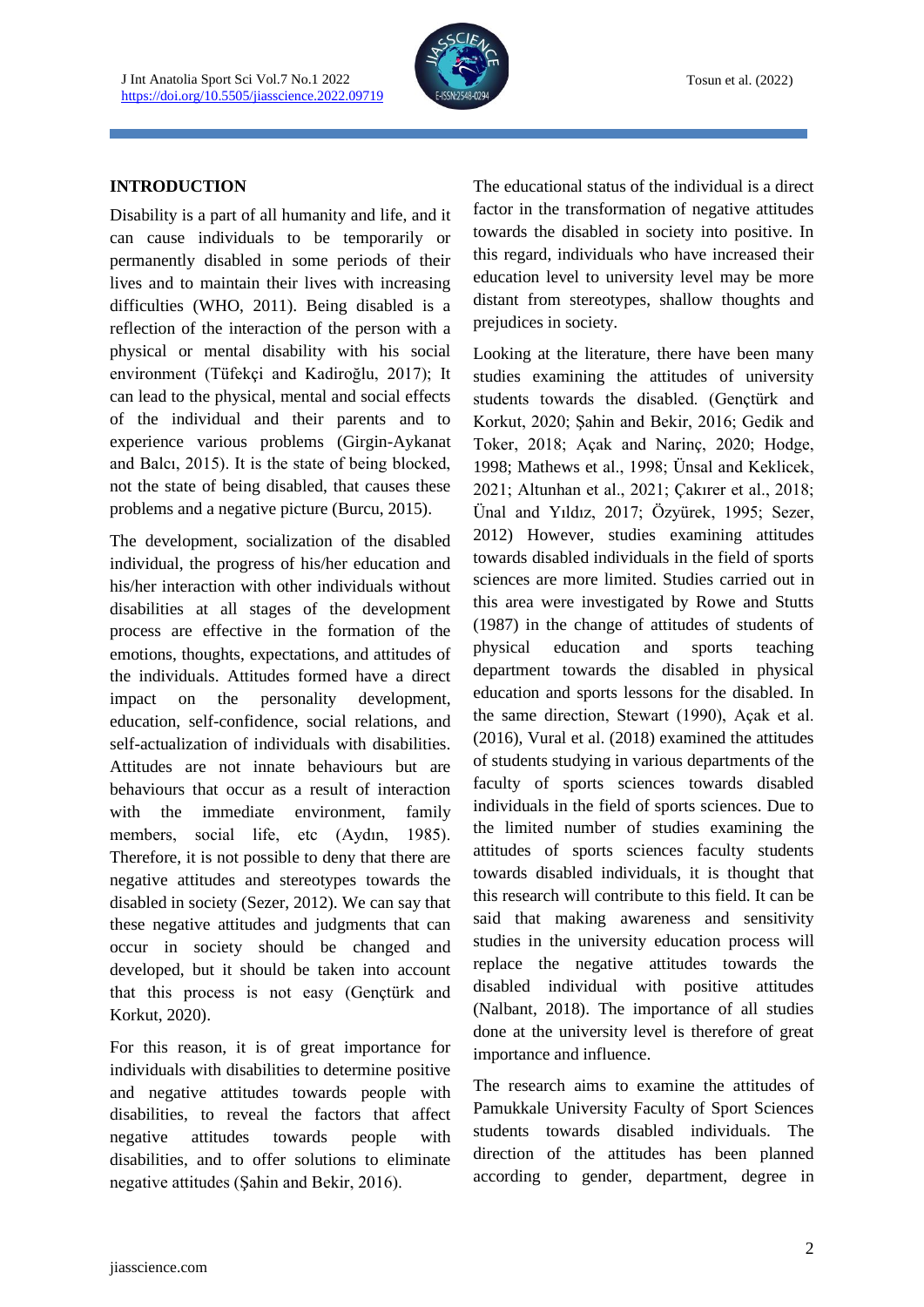

university and whether there is a disabled person in family or relatives.

#### **MATERIALS AND METHODS**

#### **Research Model**

Since it was aimed to determine the attitudes of the students of the faculty of sports sciences towards disabled individuals in terms of different variables, in this study the general survey model was used from the descriptive survey model. In the study, it was decided that the most appropriate model to be used in the analysis of attitudes would be the survey model. Because it is aimed to observe an existing situation within the framework of this problem.

#### **Research Group**

1st, 2nd, 3rd and 4th grade students from the departments of coaching education, physical education and sports teaching, recreation, and sports management, who are studying at Pamukkale University Faculty of Sport Sciences, were selected on a voluntary basis using convenient sampling (easily accessible) method for the research. A total of 255 participants took part in the study. Surveys were sent online to the participants during the Covid 19 regulations.

All participants were informed about the research. Information was given about the possible benefits and risks of the research. A written informed consent form prepared in accordance with the Declaration of Helsinki was given to all participants.

### **Data Collection Tool**

Questionnaire technique was used as data collection method in the research. The first part of the questionnaire, which consists of two parts, included a personal information form regarding demographic information. In this section, questions that try to measure the participants' age, gender, department of education, university background in years and whether they have direct contact with the disabled are included.

"Multidimensional Attitudes Scale Toward

Persons with Disabilities" developed by Findler, Vilchinsky and Werner (2007) and adapted into Turkish by Yelpaze and Türküm (2018) was in the second part. The 5-point Likert-type scale, consisting of a total of 31 items, consisted of three dimensions. Cronbach's Alpha values for these sub-dimensions, expressed as Affect Cognition, and Behaviour, were found to be 0.85, 0.89 and 0.83, respectively. The Cronbach Alpha value determined for the whole scale was determined as 0.87. The scale has a total score feature between sub-dimensions. Affect dimension consisted of 14 expressions in total. The lowest score that can be obtained from the dimension is 14, and the highest score is 70. There are 9 expressions in total in the Cognition dimension. The lowest score to be obtained from this dimension is 9 and the highest score is 45. In the Behaviour dimension, there are 8 statements. The lowest score that can be obtained from this dimension is 8 and the highest score is 40. Finally, the lowest score that can be obtained from the total scale consisting of 31 items is 31, and the highest score is 155. While scoring the scale; 1, 2, 3, 4, 5, 9, 10, 11, 12 and 14 in the Affect dimension and 1, 2, 3, 4, 5 and 6 in the Behaviour dimension are written as negative items and should be reverse coded. After the items are reverse coded, scores can be calculated for each dimension and for the total scale. High scores in the dimensions indicate a positive attitude.

### **Data Collection**

The measurement tool was delivered to the students through face-to-face interviews and online survey method, and voluntary participation was taken as a basis. Data were collected before and during the covid 19 pandemic. While the face-to-face method was used before the pandemic, the online method was preferred during the pandemic.

#### **Data Analysis**

SPSS statistical program was used for the analysis of the data. First of all, descriptive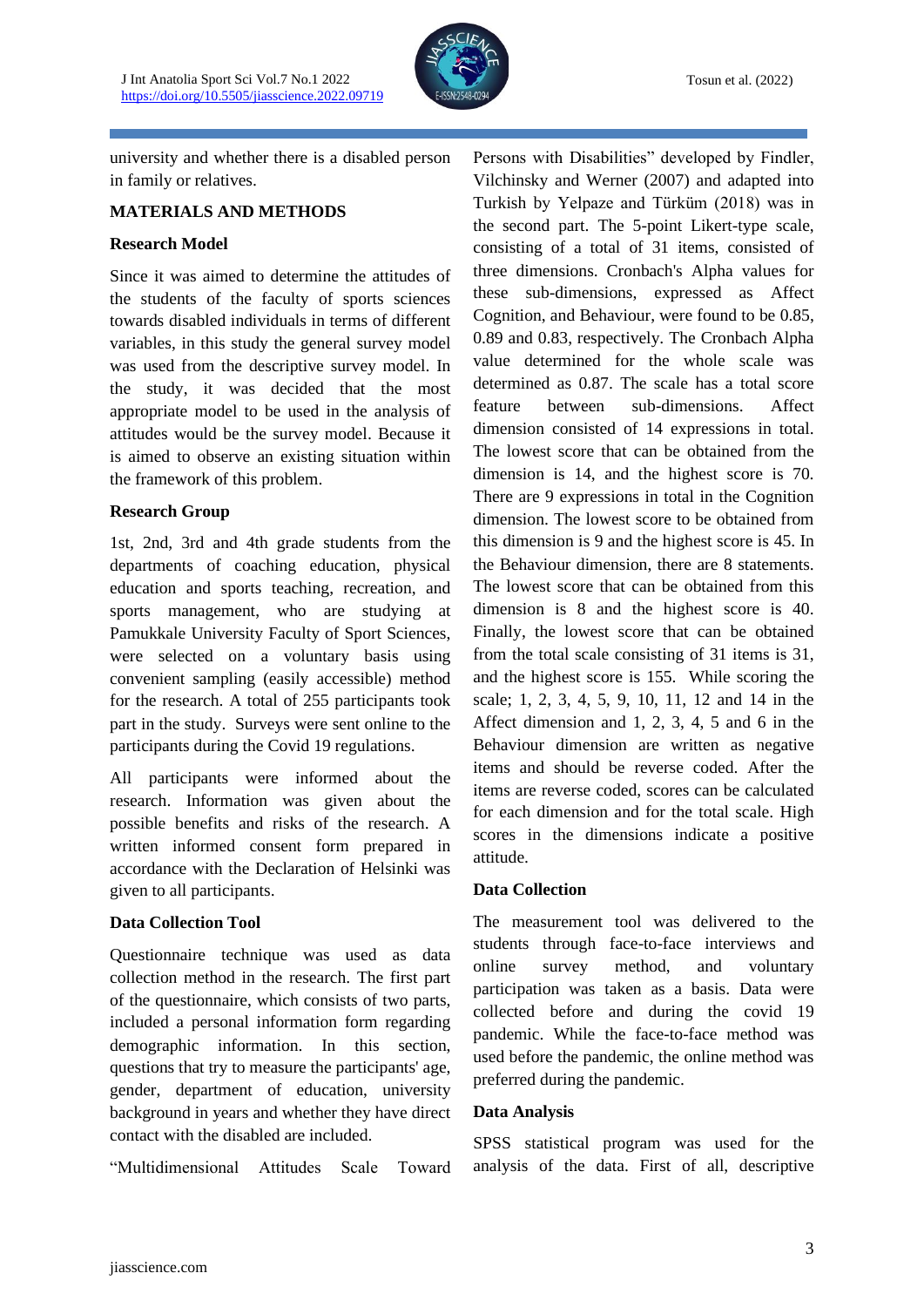

statistics for the obtained data were made and normality distributions were tested by using skewness and kurtosis tests for the dependent and independent variables of the data. Then the hypothesis testing phase was started. In inferential statistics, Independent Samples t-Test was used for groups with normal distribution in pairwise comparison tests, and Mann Whitney U Test was used for comparisons between groups without normal distribution. One Way ANOVA was used because the variables used in multiple comparison tests were completely normal distribution. Post Hoc (Tukey) tests were used for group comparisons of different dimensions.

#### **RESULTS**

In this section, descriptive and inferential statistics related to the data obtained are included. In Table 1, there are descriptive statistics values indicating the demographic characteristics of the participants, the percentage and frequency values of the scale sub-dimensions, and the mean and prevalence measures.

| Table1.Descriptive statistics – percentage, frequency and mean, and prevalence measures |  |  |
|-----------------------------------------------------------------------------------------|--|--|
|                                                                                         |  |  |

| Variable                                                                    | Group                                                                                                              | f                          | $\%$                                | Top. | $\overline{\mathbf{x}}$ | ${\bf S}$ | Min.  | Max.   |
|-----------------------------------------------------------------------------|--------------------------------------------------------------------------------------------------------------------|----------------------------|-------------------------------------|------|-------------------------|-----------|-------|--------|
| Gender                                                                      | Female<br>Male                                                                                                     | 86<br>169                  | 33,7<br>63,3                        | 255  |                         |           |       |        |
| Department                                                                  | Coaching education<br>P. E. and sports teaching.<br>Recreation<br><b>Sports Management</b>                         | 34<br>14<br>37<br>170      | 13,3<br>5,5<br>14,5<br>66,7         | 255  |                         |           |       |        |
| What year of university<br>education                                        | 1 <sup>st</sup> Year<br>2 <sup>nd</sup> Year<br>3rd Year<br>4 <sup>th</sup> Year<br>5 <sup>th</sup> and more years | 69<br>59<br>72<br>42<br>13 | 27,1<br>23,1<br>28,2<br>16,5<br>5,1 | 255  |                         |           |       |        |
| Are there any disabled<br>people in the family?                             | Yes<br>No                                                                                                          | 16<br>239                  | 6,3<br>93,7                         | 255  |                         |           |       |        |
| Are there any disabled<br>people in your class?                             | Yes<br>N <sub>o</sub>                                                                                              | 56<br>199                  | 22,0<br>78,0                        | 255  |                         |           |       |        |
| Have you taken physical<br>education and sports<br>course for the disabled? | Yes<br>No                                                                                                          | 78<br>177                  | 30,6<br>69,4                        | 255  |                         |           |       |        |
| Age                                                                         |                                                                                                                    |                            |                                     | 255  | 21,60                   | 3,13      | 18,00 | 43,00  |
| <b>Disabilities</b>                                                         | Multidimensional Attitudes Scale Toward Persons with                                                               |                            |                                     |      |                         |           |       |        |
| Affect                                                                      |                                                                                                                    |                            |                                     | 255  | 43,66                   | 10,97     | 20,00 | 66,00  |
| Cognition                                                                   |                                                                                                                    |                            |                                     | 255  | 37,58                   | 6,14      | 18,00 | 45,00  |
| Behaviour                                                                   |                                                                                                                    |                            |                                     | 255  | 32,48                   | 6,09      | 12,00 | 40,00  |
| <b>Total Score</b>                                                          |                                                                                                                    |                            |                                     | 255  | 113,75                  | 16,64     | 68,00 | 151,00 |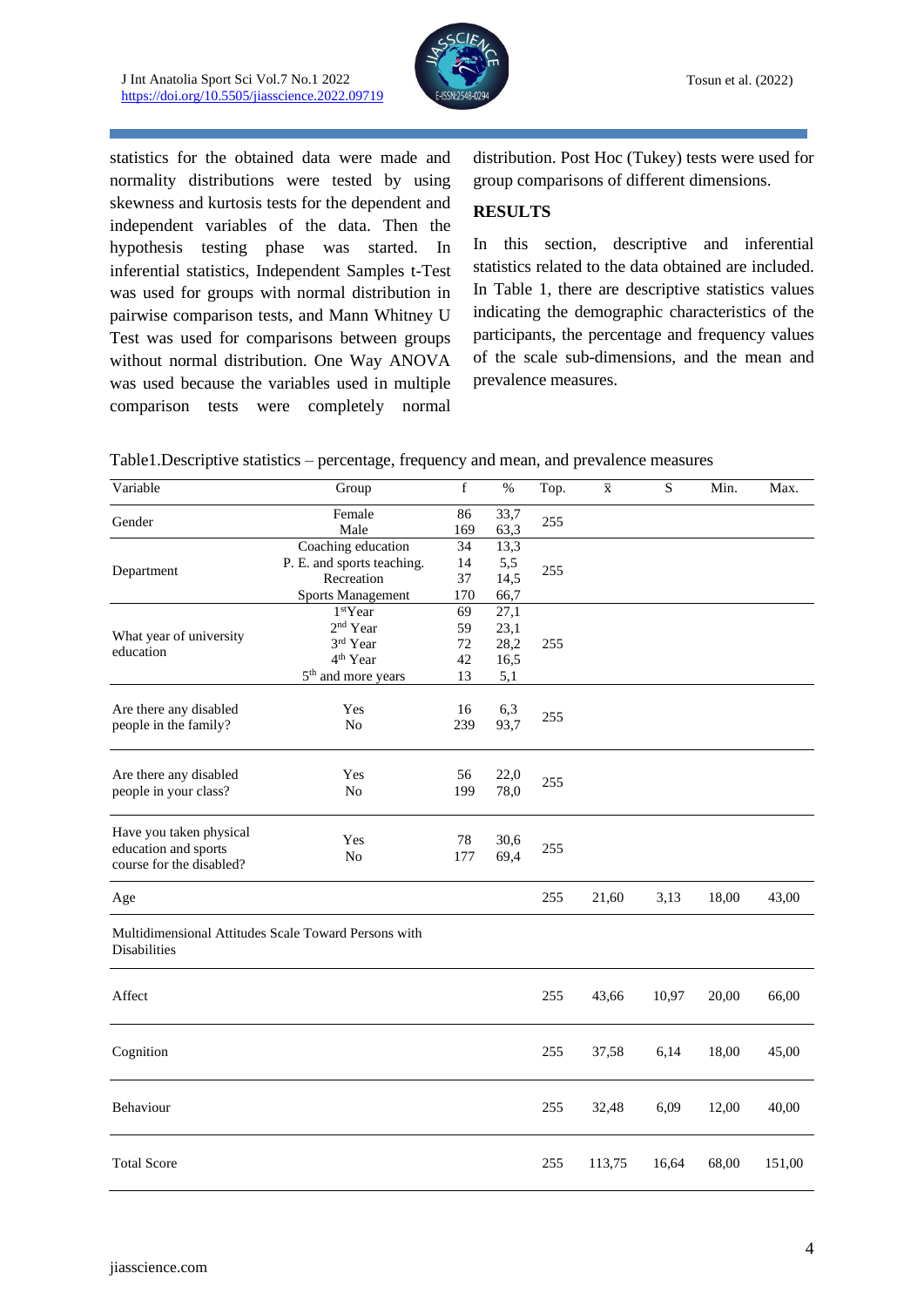

When Table 1 is examined, it is seen that 63.3% (n= 169) of the participants with an average age of 21st 60 (S= 3.13) are male, 66.7% (n= 170) are sports management students, 28.2% of them (n= 72) have a three-year university education background. 93.7% (n=239) of the participants stated that there was no disabled person in the family and 78.0% (n= 199) in the classroom. Again, 69.4% (n= 177) of the participants stated that they did not take physical education and sports course for the disabled.

When the sub-dimension averages of the measurement tool used in the research are evaluated, it is seen that the average of the affect dimension is  $43.66$  (S= 10.97), the average of the cognition dimension is  $37.58$  (S= 6.14), and the average of the behaviour dimension is 32.48 (S= 6, 09). It was observed that the mean score of 113.75 ( $S = 16.64$ ) was obtained in the total scale.

Table 2. Attitudes towards people with disabilities by gender

| Sub-<br>dimensions Gender N $\bar{x}$ S sd t p                                                      |                                                             |  |  |  |
|-----------------------------------------------------------------------------------------------------|-------------------------------------------------------------|--|--|--|
| Affect                                                                                              | Female 86 44,15 10,90<br>Male 169 43,41 11,02 253 0,51 0,61 |  |  |  |
| Cognition Female 86 38,30 6,21 253 1,34 0,18<br>Male 169 37,22 6,08 253 1,34 0,18                   |                                                             |  |  |  |
| Behaviour Female 86 33,28 6,24 252 1,00 0,14<br>Male 168 32,08 5,99 252 1,00 0,14                   |                                                             |  |  |  |
| Total score Female 86 115,73 17,23 252 1,36 0,18<br>Total score Male 168 112,74 16,29 252 1,36 0,18 |                                                             |  |  |  |

The results regarding the differences in the level of attitudes towards disabled individuals by gender are given in Table 2. According to the table results, it was seen that there was no significant difference in the total scoring and any sub-dimensions.

|  |  |  | Table 3. The state of having a disabled family |  |
|--|--|--|------------------------------------------------|--|
|  |  |  | member and attitudes towards the disabled      |  |

| Sub- Are<br>dimension there N S.O. S.T. U Z<br>$\mathbf{s}$ ?                                          |  |                                                                                |  | p |
|--------------------------------------------------------------------------------------------------------|--|--------------------------------------------------------------------------------|--|---|
| Affect                                                                                                 |  | Yes 16 144,75 2316,00 1644 -0,94 0,35<br>No 239 126,88 30324,00 ,00 -0,94 0,35 |  |   |
| Cognition                                                                                              |  | Yes 16 143,31 2293,00 1667 -0,86 0,39<br>No 239 126,97 30347,00 ,00 -0,86 0,39 |  |   |
| Behaviour Yes 16 122,56 1961,00 1825 -0,28 0,78<br>No 238 127,83 30424,00 ,00 -0,28 0,78               |  |                                                                                |  |   |
| Total score Yes 16 141,50 2264,00 1680 -0,79 0,43<br>Total score No 238 126,56 30121,00 ,00 -0,79 0,43 |  |                                                                                |  |   |

In Table 3, attitudinal differences related to disabled individuals according to whether there is a disabled person in the family or not were examined with the non-parametric test method. When the table is examined, it is seen that there is no difference between the groups in the total scoring and in any of the sub-dimensions.

Table 4. The state of having a disabled classmate and attitudes towards the disabled

| Sub-<br>dimensions there? | Are                      |     | N $\bar{x}$                                   | S. | sd | t              | p |
|---------------------------|--------------------------|-----|-----------------------------------------------|----|----|----------------|---|
| Affect                    | Yes 56<br>N <sub>0</sub> |     | 42,87 12,08<br>199 43,88 10,65 253 -0,61 0,54 |    |    |                |   |
| Cognition                 | Yes 56<br>No.            | 199 | 36,95 6,76<br>37,76 5,96                      |    |    | 253 -0.88 0.38 |   |
| <b>Behaviour</b>          | No.                      |     | Yes 56 31,84 6,78<br>198 32,67 5,88           |    |    | 252 -0.90 0.37 |   |
| Total score               | Yes 56<br>No.            | 198 | 111,66 18,49<br>114,35 16,08 252 -1,07 0,29   |    |    |                |   |

In Table 4, the results of attitudes towards disabled individuals were observed according to whether there is a disabled person in the classroom or not. According to the table, no significant difference was found between the groups in any sub-dimension and total score.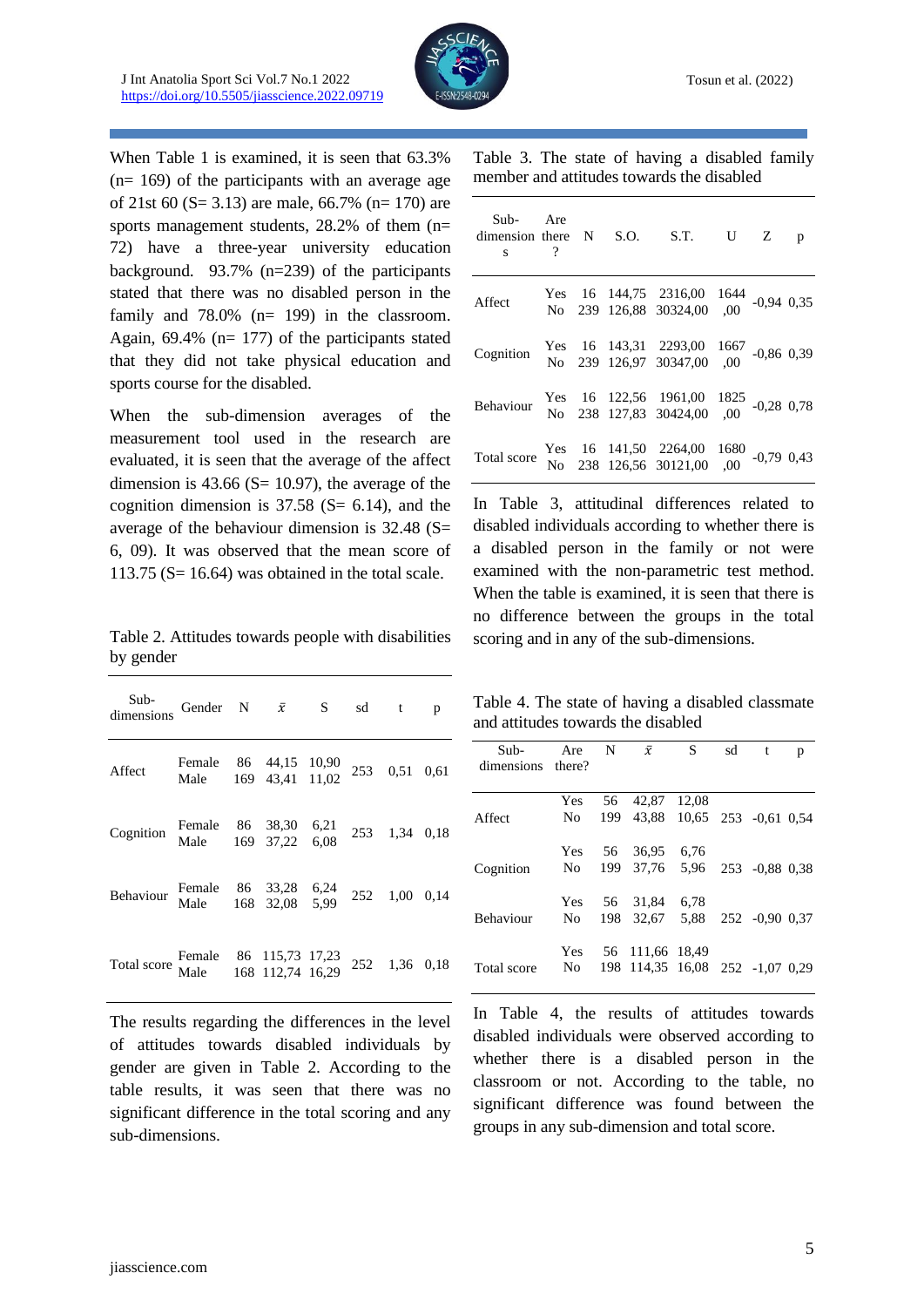

Table 5. The state of having taken physical education and sports course for the disabled and attitudes towards the disabled

| Sub-<br>dimension<br>s | Taking<br>the<br>course | N | $\bar{x}$                                | S.           | sd  | $-t$           | р    |
|------------------------|-------------------------|---|------------------------------------------|--------------|-----|----------------|------|
| Affect                 |                         |   | Yes 78 43,72 11,15<br>No 177 43,64 10,92 |              | 253 | 0,05           | 0,96 |
| Cognition              | No                      |   | Yes 78 37,37<br>177 37,68                | 6,82<br>5,83 |     | 253 -0,37 0,71 |      |
| Behaviour              | Yes 78<br>No            |   | 31,81<br>176 32.78                       | 6,41<br>5.94 |     | $252 - 1,18$   | 0.24 |
| Total score            | Yes 78<br>No            |   | 112,90<br>176 114.14 16.13               | 17,81        | 252 | $-0.55$        | 0.58 |

In Table 5, the differences in attitudes towards disabled individuals were examined according to whether the participants took physical education and sports course or not. According to the results of the analysis, it was determined that there was no significant difference between the groups in any sub-dimension and total score.

Table 6. Attitudes towards the disabled according to the department of education

| Dim<br>ensio<br>ns | Groups                                                         | N                     | $\bar{x}$                            | S                                | F    | P         | Differ<br>ence<br>Group |
|--------------------|----------------------------------------------------------------|-----------------------|--------------------------------------|----------------------------------|------|-----------|-------------------------|
| Affe<br>ct         | 1. C. E.<br>2. P.E. T.<br>3. Recreation<br>4. S.M.             | 34<br>14<br>37<br>170 | 39,97<br>48,78<br>43,67<br>43,98     | 10,67<br>13,32<br>11,45<br>10,58 |      | 2,39 0,07 |                         |
| ition              | 1. C. E.<br>2. P.E. T.<br>Cogn 3.Recreation<br>4. S.M.         | 34<br>14<br>37<br>170 | 37,38<br>37,36<br>36,92<br>37,79     | 5,66<br>7,96<br>7,31<br>5,83     |      | 0,22 0,88 |                         |
| Beha<br>viour      | 1. C. E.<br>2. P.E. T.<br>3. Recreation<br>4. S.M.             | 34<br>14<br>37<br>169 | 30,68<br>33,00<br>32,92<br>32,71     | 7,50<br>5,72<br>6,12<br>5,78     |      | 1,18 0,32 |                         |
|                    | 1. C. E.<br>Total 2. P.E. T.<br>score 3. Recreation<br>4. S.M. | 34<br>14<br>37<br>169 | 108,03<br>119,14<br>113.51<br>114,51 | 15,99<br>22,19<br>17.94<br>15,84 | 1,97 | 0,12      |                         |

In Table 6, the results of the attitudes towards the disabled are compared according to the department in which the participants are educated. When the results are examined, it is seen that there is no difference between the groups in any

sub-dimension and total score.

Table 7. Attitudes towards disabled people by university education year

| Dimens<br>ions                     | Groups                                                                                                                  | N                          | $\bar{x}$                                      | S                                         | F    | P    | Differ<br>ence<br>Group |
|------------------------------------|-------------------------------------------------------------------------------------------------------------------------|----------------------------|------------------------------------------------|-------------------------------------------|------|------|-------------------------|
| Affect                             | 1 <sup>st</sup> Year<br>2 <sup>nd</sup> Year<br>3rdYear<br>4 <sup>th</sup> Year<br>$5th$ and<br>more<br>years           | 69<br>59<br>72<br>42<br>13 | 43,30<br>47,13<br>42,12<br>42,24<br>42,92      | 9,75<br>10,86<br>11,02<br>11,43<br>13,72  | 2,08 | 0.08 |                         |
| Cogniti<br>on                      | 1 <sup>st</sup> Year<br>2 <sup>nd</sup> Year<br>3rdYear<br>4 <sup>th</sup> Year<br>$5th$ and<br>more<br>years           | 69<br>59<br>72<br>42<br>13 | 38,54<br>37,91<br>37,05<br>35,95<br>39,23      | 5,28<br>6,25<br>5,47<br>7,96<br>6,11      | 1,58 | 0,18 |                         |
| Behavio 4 <sup>th</sup> Year<br>ur | 1 <sup>st</sup> Year<br>2 <sup>nd</sup> Year<br>3rdYear<br>5 <sup>th</sup> and<br>more<br>years                         | 68<br>59<br>72<br>42<br>13 | 32,04<br>33,80<br>32,15<br>31,09<br>35,15      | 6,31<br>4,82<br>6,62<br>6.56<br>3.99      | 2,03 | 0.09 |                         |
| Total<br>score                     | 1 <sup>st</sup> Year<br>2 <sup>nd</sup> Year<br>3rdYear<br>4 <sup>th</sup> Year<br>5 <sup>th</sup> and<br>more<br>years | 68<br>59<br>72<br>42<br>13 | 113,98<br>118,85<br>111,33<br>109,28<br>117,31 | 15,48<br>15,68<br>16,49<br>18,67<br>16,24 | 2,75 | 0.03 | $*2 - 4$                |

In Table 7, the attitudinal differences of the participants towards the disabled according to their university education background by year were examined. According to the results of the analysis, it was determined that there was no difference between the groups in any of the subdimensions. There is a significant difference between the groups in total scores ( $p<0.05$ ). Post hoc test (Tukey) was performed to determine between which groups the difference was. According to the test results, the difference is between the participants in the 2nd and 4th year of education and in favour of the participants in the 2nd year.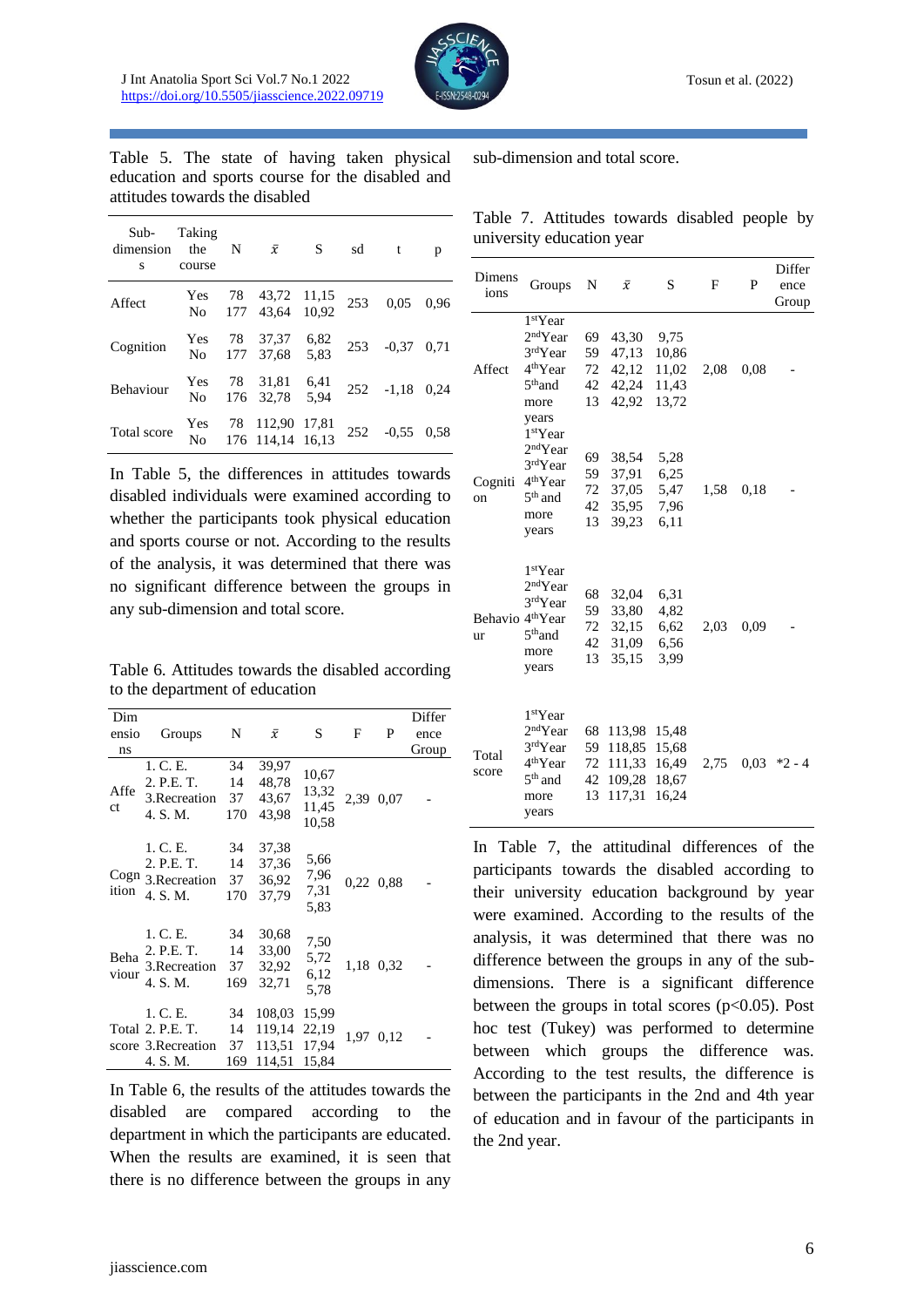

#### **DISCUSSION AND CONCLUSION**

When it is examined whether the attitudes of university students towards disabled people differ according to their gender, whether there is a disabled person in their family, whether there is a disabled person in their class, the state of having taken physical education and sports course for the disabled, the department they study in and the year of education at the university, in this study, an average of 113,75 points out of 155 was obtained.

When we evaluated the attitudes towards the disabled according to gender, it was found that there was no significant difference. In line with the studies, we can say that gender does not create differences in influencing attitudes (Gülderen, 1997; Ünal andYıldız, 2017; Kaner, 2000; Çolak and Çetin, 2014; Tervo et al., 2004; Nowicki and Sandieson, 2002). Some studies reveal that women have more positive attitudes towards the disabled than men. (Hergenrather and Rhodes, 2007; Findler et al., 2007; Avcıoğlu et al., 2005; Yıldırım and Dökmen 2004; McDougal et al., 2004). Şahin and Bekir (2016), on the other hand, found that men exhibit more positive attitudes towards the disabled than women. These results show us that gender is not the only determinant in changing attitudes towards people with disabilities. Obtaining different results in studies on the subject supports this view.

It has emerged as a result of the findings that university students' attitudes towards disabled individuals do not make a difference whether there is a disabled person in the family or not. When the literature is examined, there are studies showing that the attitudes of people who have a disabled person in their family or close environment are more positively mannered (Avramidis et al., 2000; Çolak and Çetin, 2014; Kargın and Baydık, 2002; Meyer et al. 2001). We can say that the findings obtained in the research contradict the studies in which positive results were obtained. We can attribute the reason for this contradiction to the fact that only 16 of the 255 participants who participated in the study had a disabled person in their family. When we look at the other studies, we can clearly say that the presence of a disabled person in the family does not change the attitudes of the individuals (Gedik and Toker, 2018; Özida, 2008).

The fact that students are in the same class with disabled people does not change their attitudes towards disabled people. We cannot say that it is a negative situation for a disabled person to receive education in the same classroom environment with an individual without a disability. In the study of Gençtürk and Korkut (2020), in which they examined the attitudes of university students towards the disabled, it was determined that there was no significant difference in the educational environment subdimension of the scale according to the state of having a disabled in their family and immediate circle. In the same direction, Altıparmak and Yıldırım Sarı (2012) in their study revealed that the presence of a disabled person in the immediate environment of the individual in the sub-dimension of education does not change his/her attitude.

Courses involving disability are given in various departments of universities, both theoretically and practically. If we consider the faculties of sports sciences, physical education and sports courses for the disabled are included as compulsory or optional in sports management, coaching, recreation and physical education and sports teaching departments. It can be said that the content and quality of this course has been enriched in recent years. The findings of the study show that the physical education and sports course for the disabled do not make any difference in the attitudes of the students towards the disabled. When the studies are examined, the attitude of the individual does not change whether s/he takes a course on disability or not (Şahin and Güldenoğlu, 2013; Şahin and Bekir, 2016). We can attribute the absence of such a difference to the fact that the quality of all education and courses on disability at the university level, and the high awareness of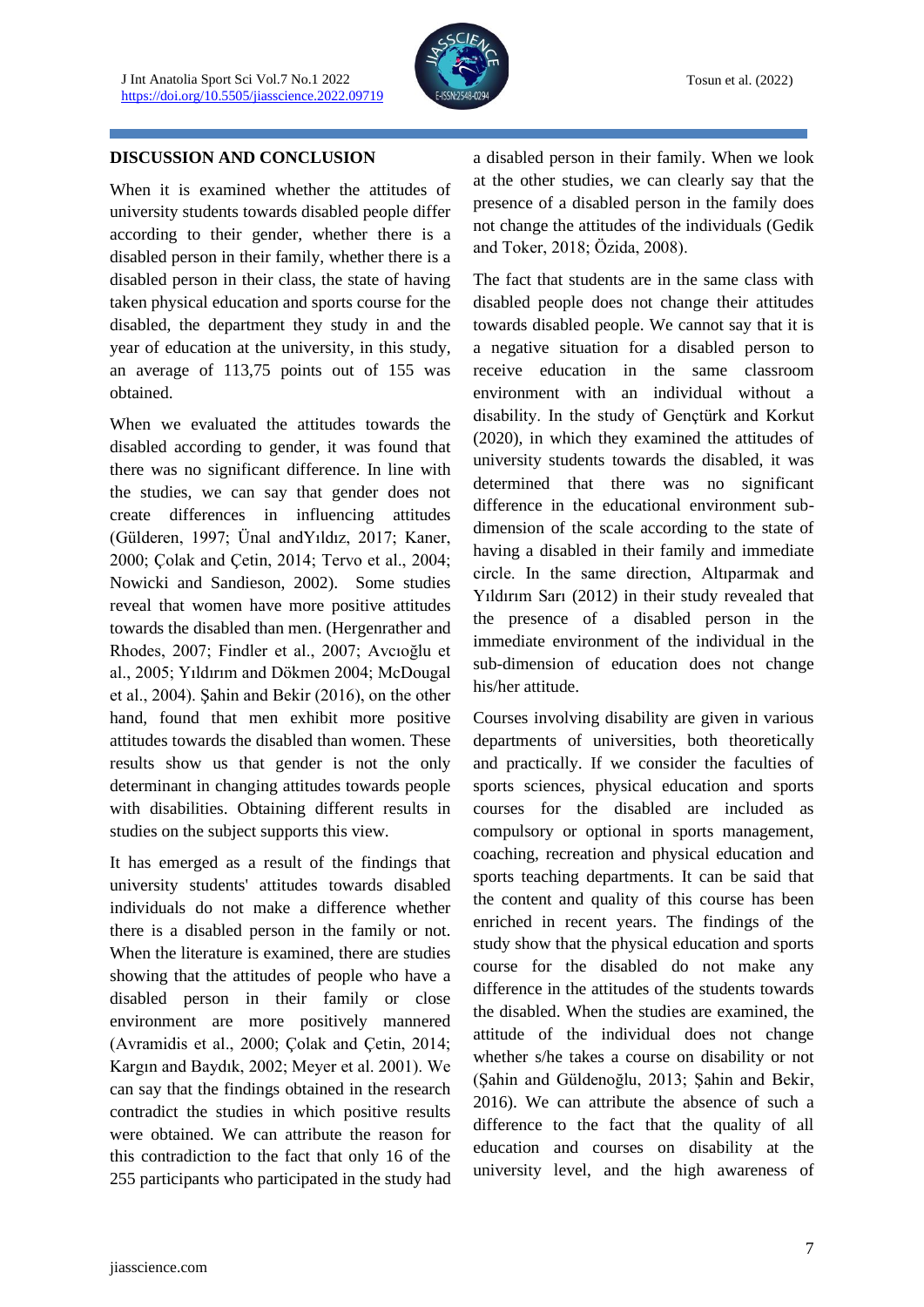

university students towards people with disabilities. When other studies are examined, it has been determined that physical education and sports course for the disabled change the attitudes of individuals towards the disabled in a positive way (Hodge, 1998; Akbuğa and Gürsel, 2007; Donaldson, 1980). When we look at the department of education, we cannot say that there is a difference in attitudes between departments. When we look at the studies conducted in other faculties other than the faculties of sports sciences, it is seen that there may be differences between the departments (Çakırer-Çalbayram et al., 2018; Şahin and Bekir, 2016).

The findings obtained from the research show that the education years of the students at the university change their attitudes towards the disabled. We can say that in the 2nd academic year, students exhibited more positive attitudes towards people with disabilities. In the study conducted by Vural et al. (2018) at İnönü University, School of Physical Education and Sports, Department of Exercise and Sports Education for the Disabled, it was determined that the year of education created significant differences in attitudes and the attitudes of 1st Grade students towards the disabled were more positive. In a similar study by Kargın and Baydık (2002) it was determined that lower class students had more positive attitudes than upper class students. Again, in the study conducted by Thompson, Emrich, and Moore, (2003), it was stated that students differ in their attitudes towards the class variable in the education year.

As a result, within the findings obtained; variables such as gender, year of education, having a disabled person in his family and class, and whether taking the physical education and sports course for the disabled do not greatly change the attitudes of the students towards the disabled.This shows that university students do not see disabled individuals as different from normal individuals, and the fact that an individual has a disability does not mean that other individuals exhibit negative attitudes towards that individual. We can say that the concept of disability now is not very strange to the society, and negative perceptions of disability have been broken, albeit a little.

#### **DISCLOSURE STATEMENT**

No potential conflict of interest was reported by the author(s).

#### **REFERENCES**

- Açak, M., Karakaya, Y.E., Tan, Ç. & Coşkuner, Z. (2016). Investigation of the attitudes of students from exercise and sports education for individuals with disabilities departmant toward individual with disability. *International Periodical for the Languages, Literature and History of Turkish or Turkic, 11*(19). 1-8. <http://dx.doi.org/10.7827/TurkishStudies.10045>
- Açak, M. and Narinç, Ç. (2020). Investigation Of Education Faculty Students' Attıtudes Towards Disabled People (Malatya Province Case). *The Journal of GERMENICA Physical Education and Sport Sciences, 1*(1), 18-27.
- Akbuğa, B. and Gürsel, F. (2007). Changing college student physical education teacher's attitudes towards individuals with physical disability by knowledge. *Spormetre Beden Eğitimi ve Spor Bilimleri Dergisi, 5*(1), 5-8. [https://doi.org/10.1501/Sporm\\_0000000119](https://doi.org/10.1501/Sporm_0000000119)
- Altıparmak, S. and Yıldırım-Sarı, H. (2012). Manisa ilinde engelli bireylere karşı toplumsal tutum. *Anadolu Psikiyatri Dergisi, 13*(2), 110-116.
- Altunhan, A., Bayer R. & Açak, M.Z. (2021). An investigation of Mardin Artuklu University students' attitudes towards the disabled persons. *Çomü Spor Bilimleri Dergisi, 4*(1), 61-70.
- Avcıoğlu, H., Sazak-Pınar, E. & Öztürk, T. (2005). *Kaynaştırma uygulamaları okul öncesi eğitim kurumlarında uygulanan kaynaştırmaya yönelik öğretmen ve anne-baba tutumlarının incelenmes.,* XIV. Ulusal Özel Eğitim Kongresi, Ankara Üniversitesi Avrupa Topluluğu Araştırma ve Uyugulama Merkezi, Ankara.
- Avramıdıs, E., Bayliss, P. & Burden, R. (2000). A survey into mainstream teachers' attitudes towards the inclusion of children with special educational needs in the ordinary school in one local education authority, *Educational Psychology, 20*(2), 191-211. <https://doi.org/10.1080/713663717>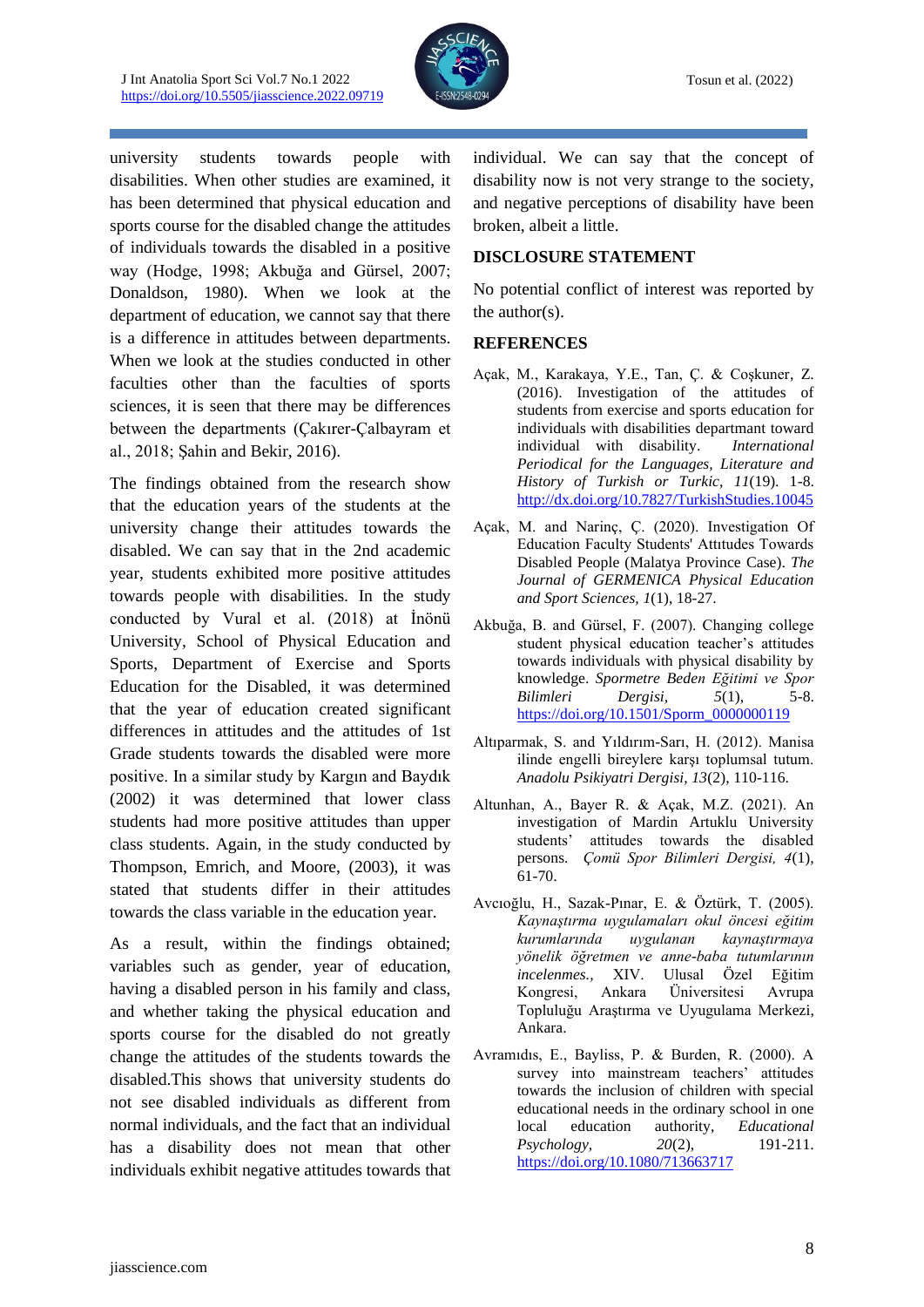

- Aydın, O. (1985). *Davranış bilimine giriş-4 (3. Ed.).* Anadolu University Open Education Faculty Publication.
- Burcu, E. (2015). *Engellilik sosyolojisi.* Ankara: Anı Yayınları.11-12.
- Çakırer-Çalbayram, N., Aker, M.N., Akkuş, B., Durmuş, F.K. & Tutar, S. (2018). Attitudes of health sciences faculty students towards disabled persons. *Ankara Sağlık Bilimleri Dergisi, 7*(1), 30-40.
- Çolak, M. and Çetin, C. (2014). A Research on Teachers' Attitudes towards Disability. *Dokuz Eylül Üniversitesi İktisadi ve İdari Bilimler Fakültesi Dergisi, 29*(1), 191-211.
- Donaldson, J. (1980). Chanking attitudes toward handicapped persons: A review and analysis of research. *Council for Exceptional Children, 46*(7), 504-514. [https://doi.org/10.1177%2F0014402980046007](https://doi.org/10.1177%2F001440298004600702) [02](https://doi.org/10.1177%2F001440298004600702)
- Findler, L., Vilchinsky, N. & Werner, S. (2007). The multidimensional attitudes scale toward persons with disabilities (MAS). *Construction and Validation. Rehabilitation Counseling Bulletin, 50*(3), 166-176. [https://doi.org/10.1177%2F0034355207050003](https://doi.org/10.1177%2F00343552070500030401) [0401](https://doi.org/10.1177%2F00343552070500030401)
- Gedik, Z. and Toker, H. (2018). Attitudes toward the disabled and social desirability among university students. *Journal of Higher Education and Science, 8*(1), 111-116.
- Gençtürk, Z. and Korkut, G. (2020). Examination of attitudes of university students towards person with disability. *Bingöl Üniversitesi Sosyal Bilimler Enstitüsü Dergisi, (19)*, 105-126. <https://doi.org/10.29029/busbed.638308>
- Girgin-Aykanat, B. and Balcı, S. (2015). Home care needs of the physical disabled children and their familities. *Gümüşhane University Journal of Health Sciences, 4*(2), 305-317.
- Gülderen, N. (1997). Normal çocuğa sahip anne babaların işitme engelli çocuklara yönelik tutumlarının incelenmesi. Yayınlanmamış Yüksek Lisans Tezi, Bolu Abant İzzet Baysal Üniversitesi Sosyal Bilimler Enstitüsü.
- Hergenrather, K. and Rhodes, S. (2007). Exploring undergraduate student attitudes toward persons with disabilities. *Rehabilitation Counselling Bulletin, 50*(2), 66-75. [http://dx.doi.org/10.1177/00343552070500020](http://dx.doi.org/10.1177/00343552070500020501) [501](http://dx.doi.org/10.1177/00343552070500020501)
- Hodge, S. (1998). Prospektive physical education teachers' attitudes toward teaching students

with disabilities. *Physical Educator, 55*(2), 68.

- Kaner, S. (2000). Özel eğitime giriş dersinin, öğretmen adaylarının zihinsel engellilere yönelik tutumlarına etkisi. *Çocuk Gelişimi ve Eğitimi Dergisi, 1*(1), 32-43.
- Kargın, T. and Baydık, B. (2002). Kaynaştırma ortamındaki işiten öğrencilerin işitme engelli akranlarına yönelik tutumlarının çeşitli değişkenler açısından incelenmesi*. Ankara Üniversitesi Eğitim Bilimleri Fakültesi Özel Eğitim Dergisi, 3*(2), 27-39. [https://doi.org/10.1501/Ozlegt\\_0000000064](https://doi.org/10.1501/Ozlegt_0000000064)
- Keklicek, İ. and Ünsar, G.A. (2021). Examination of the Attitudes of Students at the University Level Towards Disabled Individuals: Is There a Positive Effect of Education In The Field of Health? An Observational Study. *İzmir Kâtip Çelebi Üniversitesi Sağlık Bilimleri Fakültesi Dergisi, 6*(3), 149-157.
- Matthews, P.R., Hameister, B.G. & Hosley, N.S. (1998). Attitudes of college students toward study abroad: Implications for disability service providers. *Journal of Post Secondary Education and Disability, 13*(2), 67-77.
- Meyer, L., Gouvier, W.D., Duke, M. & Advokat, C. (2001). Influence of social context on reported attitudes of nondisabled students towards student with disabilities. *Rehabilitation Counselling Bulletin, 45*(1), 50-52. [https://doi.org/10.1177%2F0034355201045001](https://doi.org/10.1177%2F003435520104500108) [08](https://doi.org/10.1177%2F003435520104500108)
- Mcdougall, J., Dewid, D.J., King, G., Miller, L.T. & Killip, S. (2004). High school-aged youth's attitudes toward their peers with disabilities: The role of school and student interpersonal factors. International Journal of Disability. *Development and Education, 51* (3), 287-313. <https://doi.org/10.1080/1034912042000259242>
- Nalbant, S. (2018). Effectiveness of the Awareness-Raising by Sport on Children with Special Needs. *İÜ Spor Bilimleri Dergisi, 8*(1), 24-36.
- Nowicki, E.A. and Sandieson, R. (2002). A metaanalysis of school-age children's attitudes towards persons with physical or intellectual disabilities*. International Journal of Disability, Development and Education, 49*(3), 243– 26[5.https://psycnet.apa.org/doi/10.1080/10349](https://psycnet.apa.org/doi/10.1080/1034912022000007270) [12022000007270](https://psycnet.apa.org/doi/10.1080/1034912022000007270)
- Özyürek, M. (1995). *Engelli kişilere yönelik değiştirilen tutumların sürekliliği.* Ankara: Gazi Üniversitesi Yayınları.
- Özida. (2008). *Toplum özürlülüğü nasıl anlıyor?* Ankara: T.C. Başbakanlık Özürlüler İdaresi